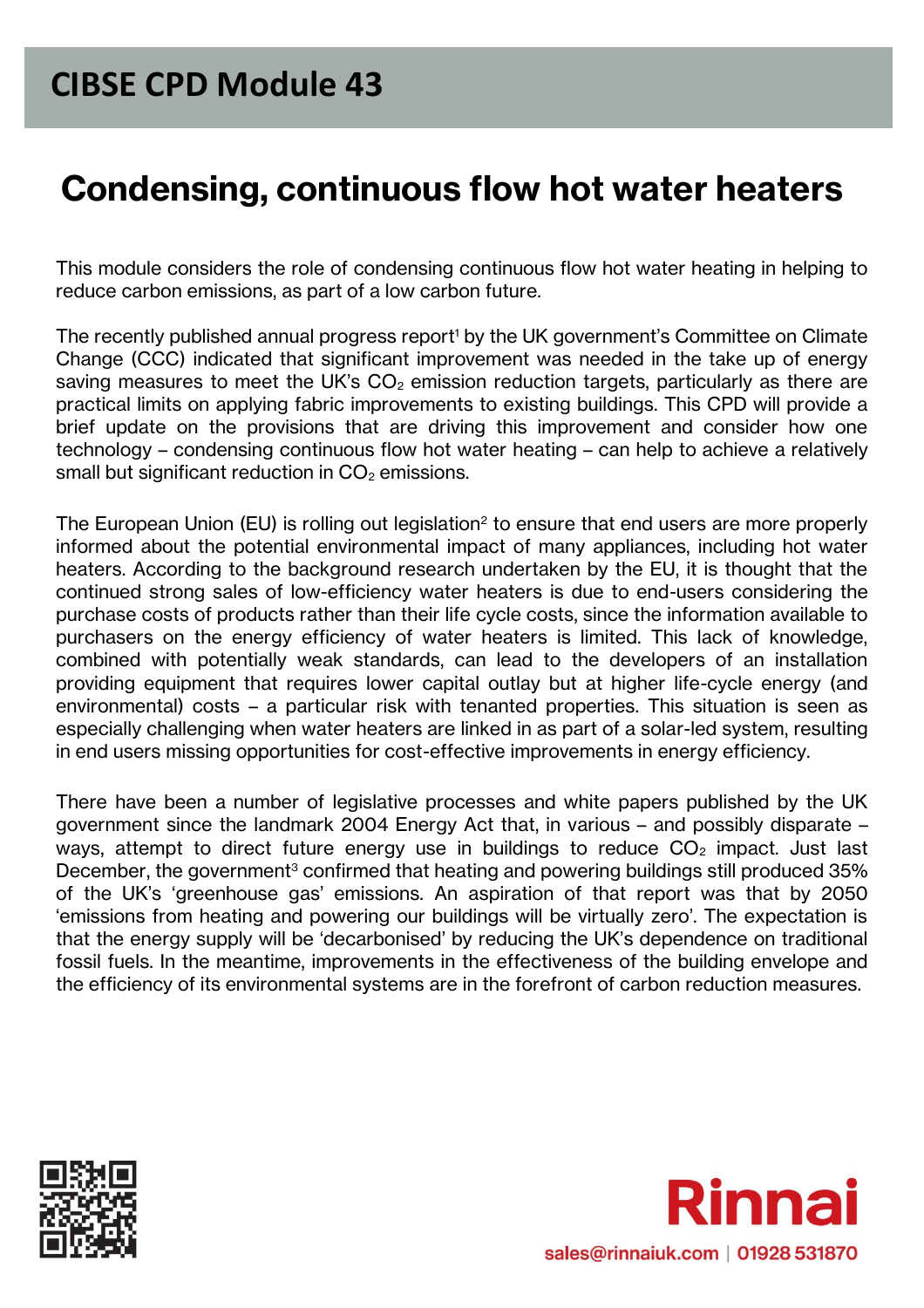

*Figure 1: EU-15 energy-related greenhouse gas (GHG) emissions (more than 80% of total GHG emissions) by sector, according to EEA 2007*

Data collected in 2005<sup>4</sup> indicated that water heating (both gas and oil fired) emits 6% of all fuel-related  $CO<sub>2</sub>$ in the EU (as shown in Figure 1). This EU study considered opportunities to reduce the carbon resulting from water heating, and suggested that even applying a reasonably conservative 'realistic' outlook for improving the efficiencies of hot water production, 71Mt CO<sup>2</sup> equivalent per annum across Europe might be saved compared with 'business as usual'.

The report proposed that such a scenario would require:

- Financial incentives The recent CCC report indicated that the 2010 boiler scrappage scheme was responsible for an increase in replacement rates for boilers. Under certain restricted circumstances, the Green Deal may provide opportunities for funding replacement hot water heaters;
- Certification Such as building energy performance certificates (EPCs) or display energy certificates (DECs);Labelling – Such as that resulting from the proposed rollout of labels to meet the EU energy efficiency labelling directive<sup>5</sup> (as illustrated in Figure 2). The proposed energy labels are for stand-alone water heaters and hot water storage tanks, as well as for combined packages of water heaters and solar thermal systems; and
- Minimum targets Set through such devices such as the UK Building Regulations. For example, the current consultation document<sup>6</sup> for the 2013 revision to AD Part L has a proposed recommended minimum gross efficiency for direct gas fired hot water systems of 90% for new construction over 30kW, compared with the previously recommended minimum of 73%. A comparable mandate in 2005 that practically demanded all new domestic boilers be condensing – despite scepticism at the time about their practicality<sup>7</sup> – led to more than nine million installations8.



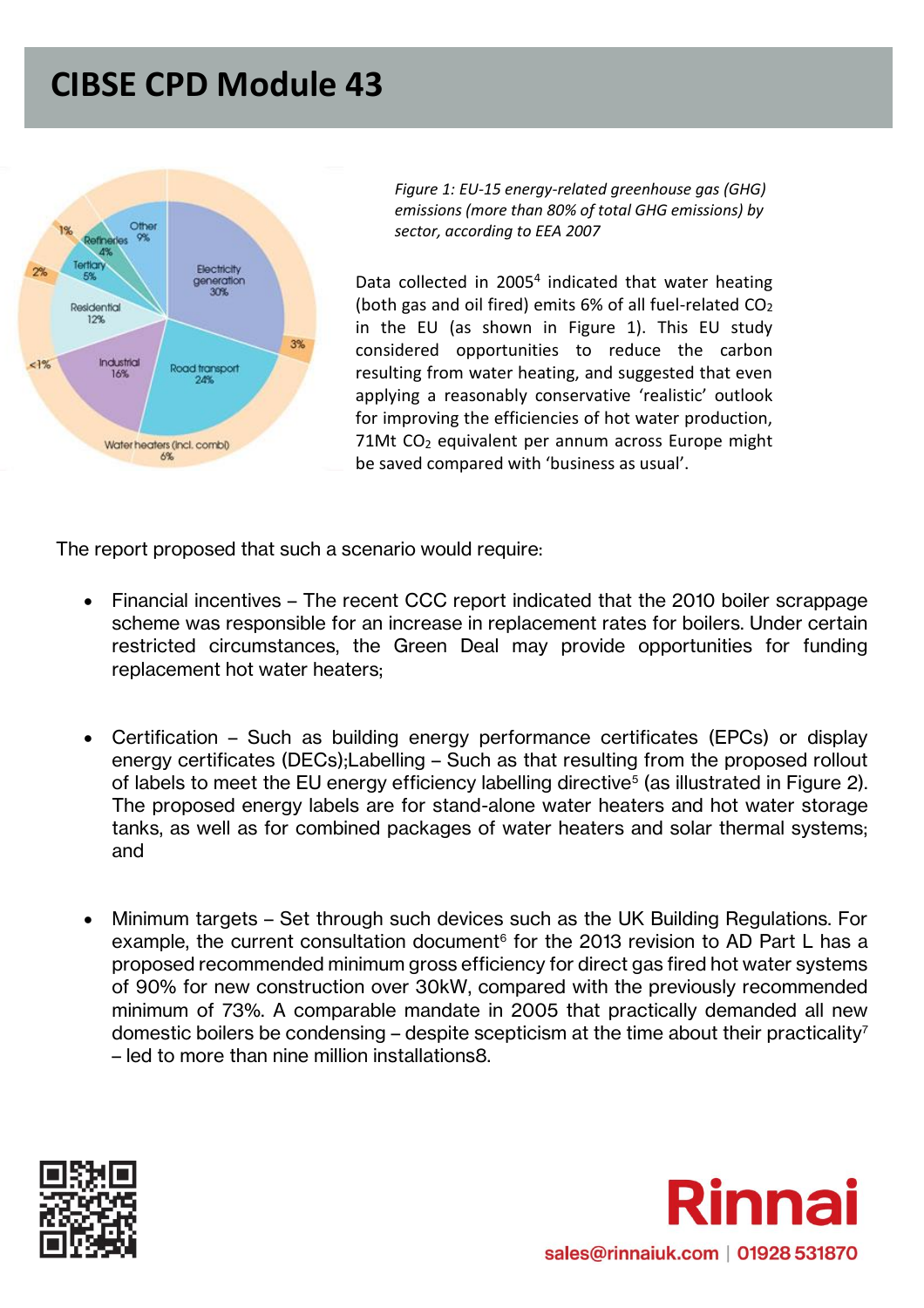

*Figure 2: Proposed conventional water heater EU energy label. Practically, to achieve an 'A' rating, anything but small domestic hot water heaters will have to be condensing water heaters*

### **The latent potential gain in efficiency**

There is a mature UK market in high efficiency dedicated direct gas-fired water heaters, having been applied in the UK for more than 40 years. The gas market in the UK and Europe is principally natural gas (that is, approximately 90% methane  $(CH_4)$  – a hydrocarbon); natural gas has a high latent heat content (water vapour) in the products of combustion. The actual composition of natural gas will vary, depending on its source.

The combustion of hydrocarbons in a water heater is a reaction of oxygen  $(O_2)$  in the air (air principally being comprised of 79% nitrogen and 21% oxygen), with the carbon (C) and hydrogen (H) compounds in the fuel creating  $CO<sub>2</sub>$  and superheated water vapour (H<sub>2</sub>O), plus the nitrogen mainly passing straight through. A simplified combustion equation for the most effective combustion of methane (given in 'moles') is;

> **Methane + air => water + carbon dioxide + nitrogen**  $CH_4 + 2 (O_2 + 3.76N_2)$  =>  $2H_2O + CO_2 + 7.52N_2$

With the flue gas (on the right hand sides of the expressions above) containing neither fuel nor oxygen, both having been completely utilised in the chemical reaction. This perfect ratio is called the stoichiometric ratio, and provides a theoretical best mixture for combustion of the methane gas to produce heat without wasting fuel or causing excessive harmful gases. The relationship established by 'Avogadro's principle' means that each mole of gas will take up the same volume, and so whilst the water is in a vapour form (and the flue gas being known as 'wet'):

> **1 volume CH<sup>4</sup> + 2 volumes O<sup>2</sup> + 7.52 volumes N<sup>2</sup> => 2**  volumes  $H_2O + 1$  volume  $CO_2 + 7.52$  volumes  $N_2$



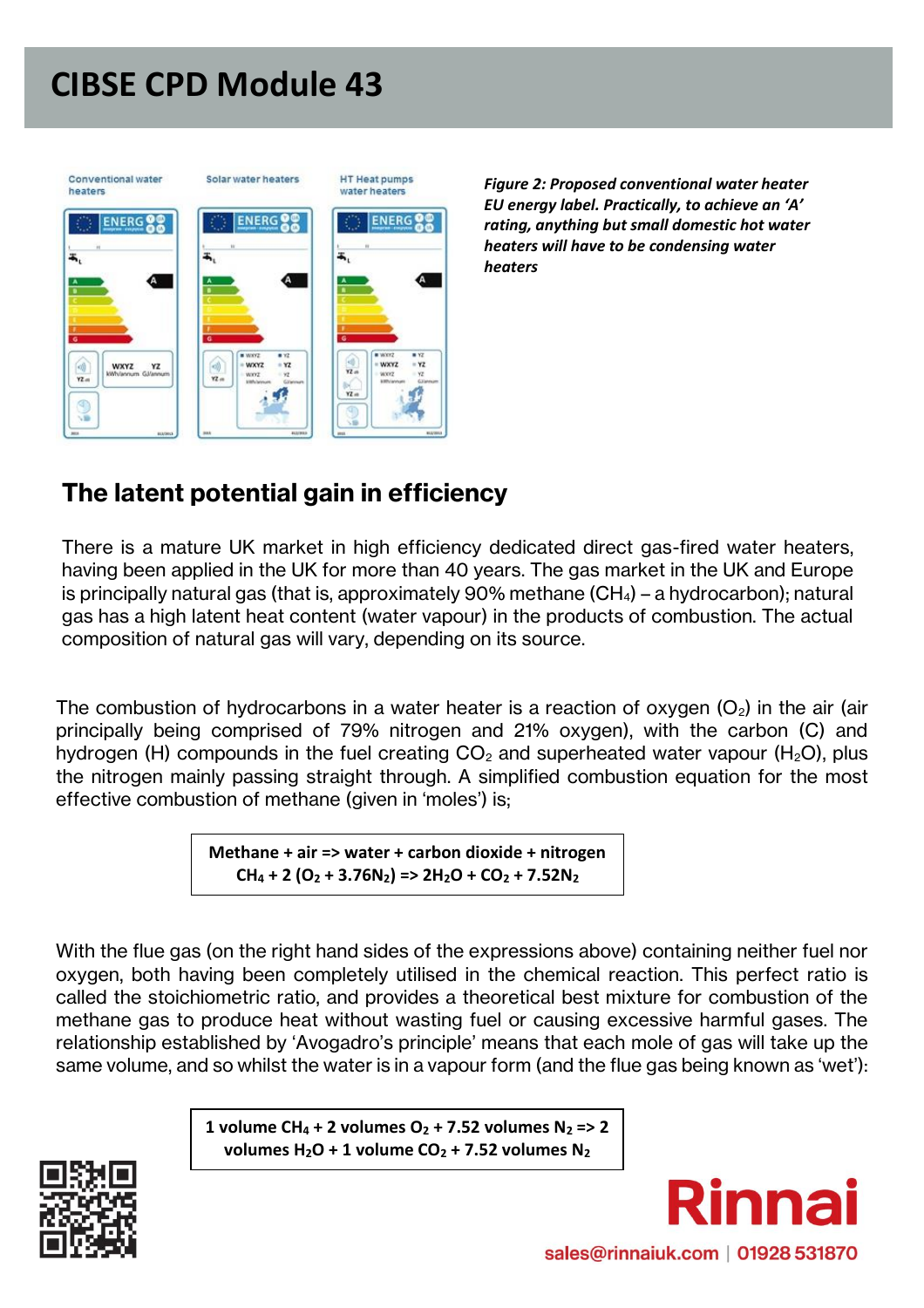So the stoichiometric air-to-fuel volume ratio for methane combustion is 9.52 (air) : 1 (methane). The percentages in this stoichiometric mixture's 10.52 volumes of flue gas are 9.5%  $CO<sub>2</sub>$ , 71.5%  $N_2$ , and 19%  $H_2O$  that will be in vapour form and will include significant amounts of latent heat. (The instrumentation used to control the air/gas mixture is likely to monitor the 'dry' flue gas that has a total of 8.52 volumes and a resulting 11.74%  $CO<sub>2</sub>$  by volume, under stoichiometric conditions.)

All combustion systems use slightly more air than theoretically needed to ensure complete combustion of the fuel (known as 'excess air') – this is represented by a lambda value, λ, of greater than 1, where  $\lambda = (actual air ratio)/(stoichiometric ratio)$ . If systems were operated with a lambda of 1, it is unlikely that all the gas would react – due to imperfect mixing, as well as variations due to pressures and air moisture content – so wasting fuel. Incomplete combustion will also create poisonous carbon monoxide (CO) and particulate matter (soot) in the flue gas.

A simplified example process with 20% excess air would be:

 $CH_4 + 2.4 (O_2 + 3.76N_2)$  =>  $2H_2O + CO_2 + 0.4O_2 + 9.02N_2$  and  $\lambda =$ **(actual air ratio)/(stoichiometric ratio) = 10.02/9.52 = 1.05**

However, the increased air supply will reduce the temperature of the flue gases (so reducing efficiencies) and potentially increase the amounts of environmentally significant oxides of nitrogen ( $NO<sub>x</sub>$ ). By carefully monitoring the flue gas composition, the excess air levels can be controlled at the lowest possible level, so that the oxygen concentrations in the high temperature zone of the combustion process can be minimized to reduce the  $NO<sub>x</sub>$  formation and maintain efficiencies.

#### **Recovering latent heat to improve hot water heating efficiencies**

The application of dedicated water heaters has become common in small commercial and industrial applications. The development over the last 15 years of non-storage, high output 'instantaneous' continuous flow heaters allows the provision of large quantities of potable (domestic) hot water without the need to store hot water. If well designed, controlled and operated, such a (non-condensing) heater can provide gross efficiencies of more than 80%.

Such systems can also provide operational and space advantages by not requiring storage; storing hot water will add to heat losses, and the additional pipework and controls add to the complexity of systems, both in design and maintenance, resulting in lower gross system efficiencies than for non-storage, continuous flow systems. However, they need to be sized to cope instantaneously with peak demand, whereas storage systems can spread the fuel demand over a longer period.



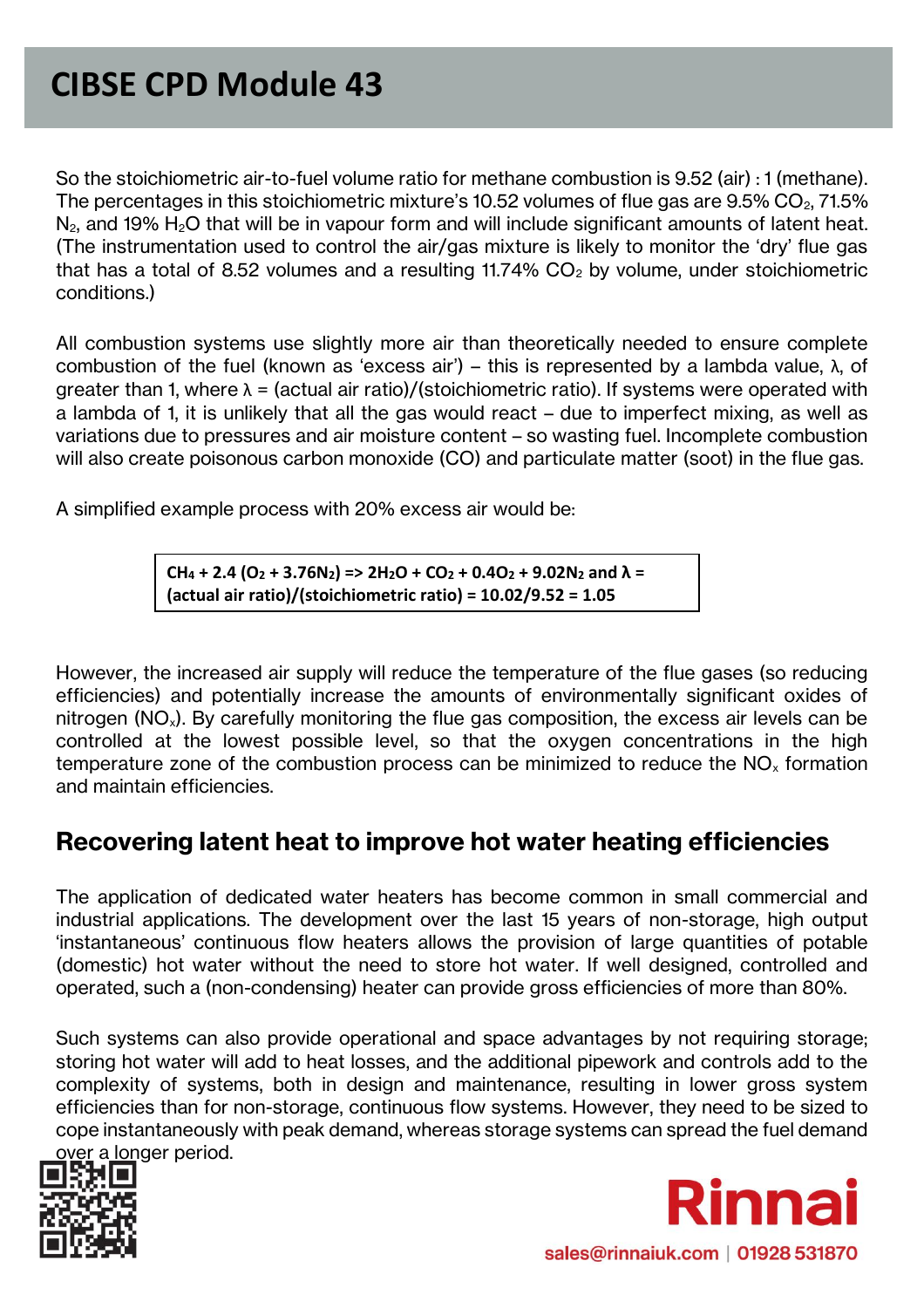Since the resulting condensate is slightly acidic (typical pH 3.6 – similar to orange juice), the materials for the heat exchanger are frequently manufactured from stainless steel. All the materials and construction that is exposed to the condensate must be able to properly resist the acidic atmosphere. The additional performance of a condensing water heater is due not only to the recovery of latent heat, but also to the lowering of the flue gas exit temperatures. As the flue gas exit temperature falls, there will also be greater amounts of condensation – hence, again, increasing the overall efficiency. The resulting flue gases are typically 50-60°C and, depending on the external conditions, can result in considerable pluming from the flue as the remaining water vapour in the flue gas condenses into small entrained liquid droplets.





A *condensing* continuous flow hot water heater additionally attempts to recover the heat in the flue gases through the flue by deliberately inducing condensation (recovering the latent heat in the flue gas). This is achieved by adding a 'secondary', or extended, heat exchanger in the flue that exchanges heat with the incoming water, as shown in the example in Figure 3.

The dew point of the flue gas from the combustion of natural gas is around 57°C; hence, condensing systems operate most efficiently with incoming water temperatures below 57°C. Condensation will potentially release approximately 3.5MJ per m3 natural gas and increase overall gross efficiencies to more than 90%.

The low flue gas temperature is likely to mean that a fan is needed to remove products of combustion – this would be an integral part of the condensing water heater. By applying fast response digital control to the fan – using sensors in the flue gas to monitor the excess air – it can be automatically regulated to provide close to stoichiometric combustion, while ensuring that the flue gases are safely removed through the positively pressurised flue.



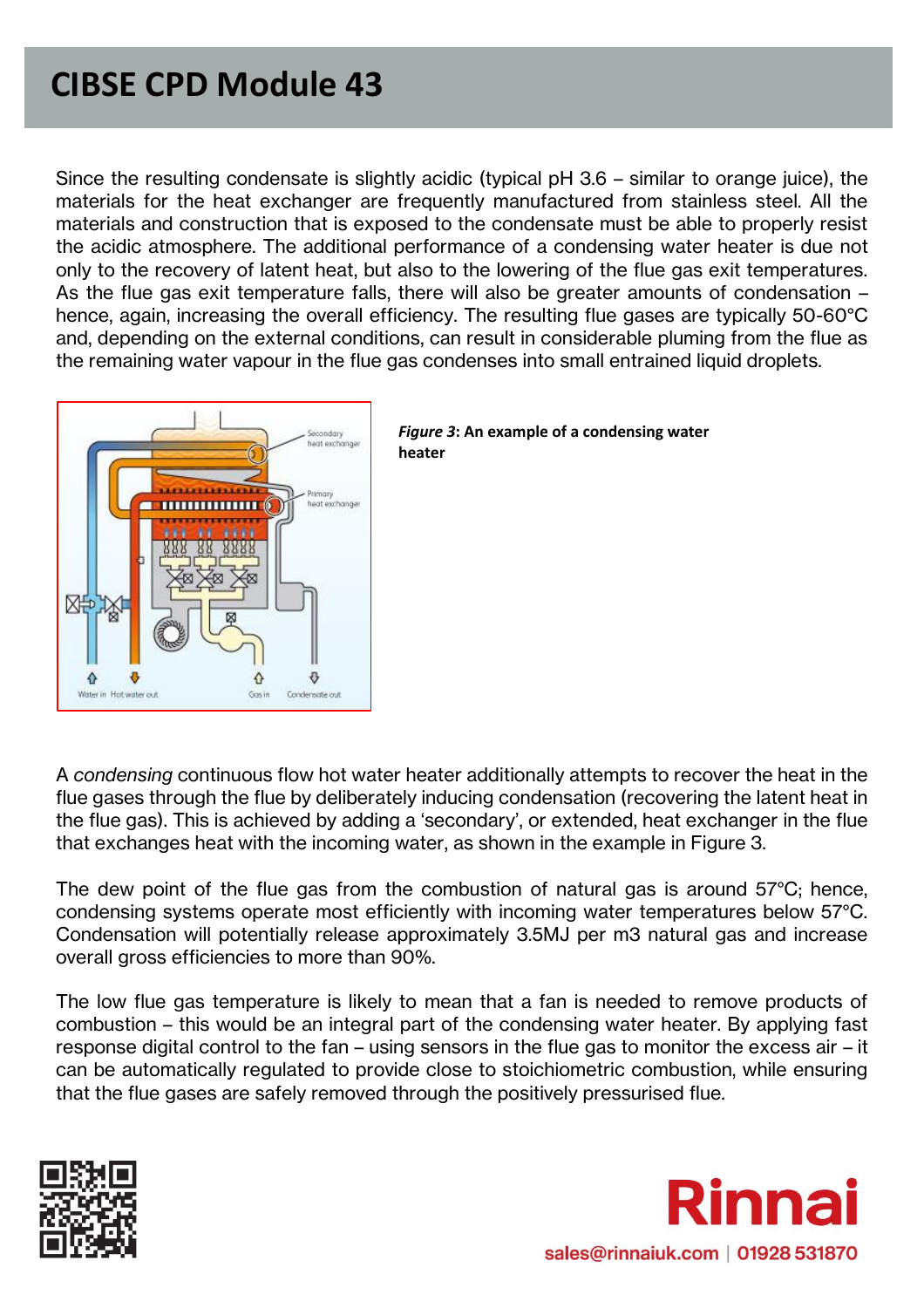Since the flue will be subjected to low temperatures, it may be made from plastic, stainless steel, ceramic or glass – the key quality being its resistance to the slightly acidic flue gases. A fan-assisted flue will also provide greater flexibility for the positioning of the system (i.e., it does not need to be sited adjacent to an external surface), as well as having a small diameter, allowing simpler routing through the building; significant lengths of PVC or ABS pipework (more regularly associated with drainage applications) can be used. A drain is required to remove the condensate and, again due to the low condensate temperatures, this can be run in plastic (though in a position that is not at risk of freezing). It is important that the condensate drains freely from the heat exchanger, as any residual liquid will reduce the heat transfer and potentially increase the acidity adjacent to the heat transfer surfaces.

When a condensing continuous flow water heater system is constantly fed with water from the mains supply – typically under 10°C and well below the required 57°C – it will work in condensing mode throughout the whole year. However, there are many applications where the feed water may have a higher temperature – for example, in larger systems where there is a requirement to provide circulation in the hot water system, or in systems that are providing instantaneous top-up to water pre-heated via a renewable heat source (such as solar thermal or heat pumps). These systems will still condense if the feed water is below 57°C; however, it is important that the selected heater is designed to accept such pre-heated water.

### **CONCLUSION**

The challenge of continuing to reduce carbon emissions from buildings will by improving the building fabric become more complex to implement. The decarbonisation of the energy supply is still some 40 years (at least) in the future and, hence, the benefits of using lower carbon systems are increasingly important.

More than 9%<sup>8</sup> of energy consumed in non-domestic UK buildings is by gas water heating and, compared to traditional oil, gas and electric powered storage systems, the application of condensing continuous flow water heaters (as shown in Figure 4) can reduce the energy required to supply hot-water, and so reduce operational CO<sub>2</sub> emissions © **Tim Dwyer 2012**